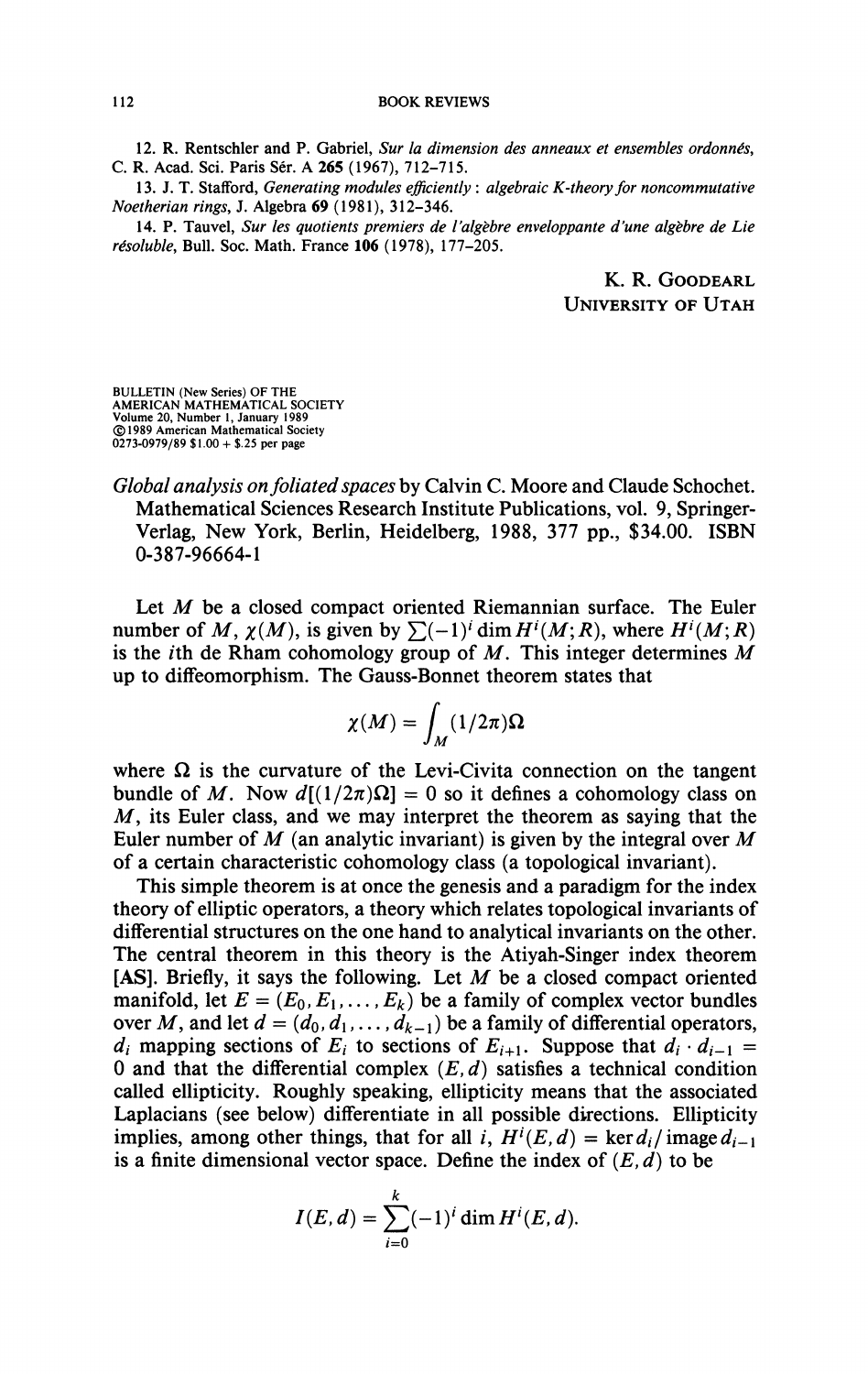The Atiyah-Singer theorem relates this integer invariant to the integral over *M* of certain characteristic cohomology classes. Specifically, it states that

$$
I(E,d) = \int_M \psi^{-1}[\text{ch}(E)] \cdot \text{td}(M)
$$

where  $\text{td}(M)$  is the Todd class of TM, the tangent bundle of M, (a characteristic de Rham cohomology class on  $M$ ),  $ch(E)$  is the Chern character of a virtual bundle on *TM* constructed from *(E, d),* (a characteristic de Rham class on TM), and  $\psi: H^*(M; R) \to H^*(TM; R)$  is the Thom isomorphism.

This theorem encompasses the Gauss-Bonnet theorem, the Riemann-Roch theorem, the spinor index theorem, and the signature theorem. Its extension to *G* invariant operators *(G* a compact Lie group) is called the *G* index theorem and it generalizes the Lefschetz fixed point theorem to general elliptic complexes. The index theorem and its generalizations have been enormously useful in topology, geometry, physics and representation theory.

As befits a theorem of such depth and generality, the index theorem has several proofs using different techniques. The original proof [P] was modeled on Hirzebruch's proof of the Riemann-Roch theorem. This proof used cobordism and did not lend itself to certain natural generalizations where the appropriate cobordism groups were not known. The proof in [AS] was modeled on Grothendieck's proof of Riemann-Roch and used  $K$ -theory in place of cobordism. There is a third proof based on the heat equation method, [ABP, G1], and this proof has led to further generalizations of the Atiyah-Singer theorem, most notably to index theorems on open manifolds [R], to local index theorems, references below, to index theory for operators defined along the leaves of a foliated manifold (the work of A. Connes), and to Lefschetz theory on foliated manifolds [HL].

The heat equation proof of the classical index theorem proceeds as follows. On each  $E_i$  choose an Hermitian metric and use these metrics to construct the adjoints  $d_i^*$  of the  $d_i$ . The *i*th Laplacian  $\Delta_i = d_i^* d_i + d_{i-1} d_{i-1}^*$  of  $(E, d)$  is then an operator acting on smooth sections of  $E_i$ , and it extends to a densely defined unbounded operator on  $L^2(E_i)$ , the  $L^2$  sections of  $E_i$ . In addition, it is selfadjoint, nonnegative and has spectrum  $0 = \lambda_0 < \lambda_1 < \cdots$ . Ellipticity implies that the eigenspace  $E(i, j)$  of  $L^2(E_i)$  corresponding to  $\lambda_i$  is finite dimensional. As  $d_i \cdot \Delta_i = \Delta_{i+1} \cdot d_i$ ,  $d_i(E(i, j)) \subset E(i+1, j)$ , and for  $j > 0$ , it is easy to check that the sequence

$$
(**) \qquad \qquad \cdots \to E(i,j) \xrightarrow{a_i} E(i+1,j) \to \cdots
$$

is exact. For  $j = 0$ , we have  $E(i, 0) = \text{ker }\Delta_i$  which by Hodge theory is isomorphic to  $H^{i}(E, d)$ . Now  $L^{2}(E_{i}) = \bigoplus_{i} E(i, j)$ , and if we define  $exp(-t\Delta_i): L^2(E_i) \to L^2(E_i)$  by  $exp(-t\Delta_i)|E(i,j)$  is multiplication by  $exp(-t\lambda_i)$ , we obtain an operator of trace class, i.e.

$$
\text{tr}[\exp(-t\Delta_i)] = \sum_{j=0}^{\infty} \exp(-t\lambda_j) \dim E(i,j) < \infty.
$$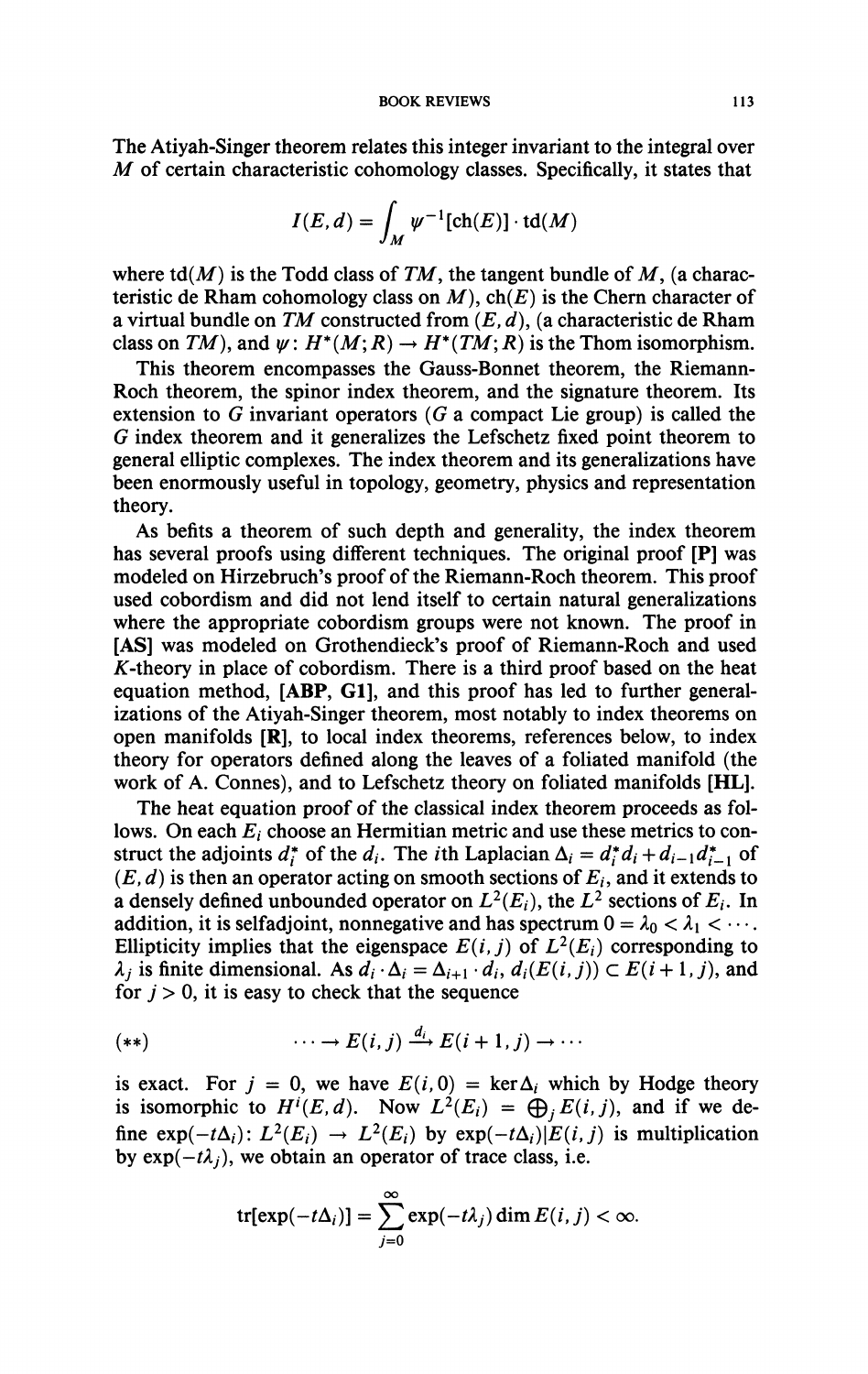Note that  $\lim_{t\to\infty}$  tr[exp( $-t\Delta_i$ )] = dim  $E(i,0)$  = dim  $H^i(E, d)$ . Thus

$$
\lim_{t\to\infty}\sum_{i=0}^k(-1)^i\operatorname{tr}[\exp(-t\Delta_i)]=I(E,d).
$$

In fact,  $\sum_{i=0}^{k}(-1)^{i}$  tr[ $exp(-t\Delta_{i})$ ] is independent of t. To see this, note that the exact sequences  $(**)$  imply that for fixed t, and  $j > 0$ ,

$$
\sum_{i=0}^k (-1)^i \exp(-t\lambda_j) \dim E(i,j) = 0.
$$

Thus

$$
\sum_{i=0}^k \sum_{j=1}^\infty (-1)^i \exp(-t\lambda_j) \dim E(i,j) = 0,
$$

and so we have

$$
\sum_{i=0}^{k} (-1)^{i} \operatorname{tr}[\exp(-t\Delta_{i})] = \sum_{i=0}^{k} \sum_{j=0}^{\infty} (-1)^{i} \exp(-t\lambda_{j}) \dim E(i, j)
$$

$$
= \sum_{i=0}^{k} (-1)^{i} \dim E(i, 0) = I(E, d).
$$

The index theorem is then established by considering the behavior of tr[exp( $-t\Delta_i$ )] as  $t \to 0$ . The operator exp( $-t\Delta_i$ ) is a smoothing operator on  $L^2(E_i)$  so it has a smooth Schwartz kernel  $K_{i,t}(x, y)$ . That is,  $K_{i,t}(x, y)$ is a smooth section of the bundle  $Hom(E_i, E_i)$  over  $M \times M$  and for any section s of  $E_i$ ,

$$
[\exp(-t\Delta_i)s](x) = \int_M K_{i,t}(x,y)s(y) dy,
$$

where  $dy$  is the volume form of the metric on M. Tr[ $exp(-t\Delta_i)$ ] is then given by  $\int_M [\text{tr} K_{i,t}(y, y)] dy$ . (Note that the particular section of Hom( $E_i$ ,  $E_i$ ) which represents  $exp(-t\Delta_i)$  depends on the metric on M, but the integral  $\int_M [\text{tr } K_{i,t}(y, y)] dy$  does not.)

Now as  $t \to 0$ ,  $\exp(-t\Delta_i) \to \text{Id}$  and  $K_{i,t}(x, y)$  is converging to  $\delta_{i,x}(y)$ , a Dirac section of Hom $(E_i, E_j)$ . Thus for *t* small,  $exp(-t\Delta_i)$  is essentially a *local* operator, that is, modulo a rapidly decreasing (in *t)* error,  $[exp(-t\Delta_i)s](x)$  depends only on *s* is a neighborhood of *x*. It is thus reasonable to expect that for *t* small,  $K_{i,t}(x, y)$  can be approximated reasonably well by a kernel constructed out of local data and that as  $t \to 0$ , this approximation gets better and better. This is in fact true and leads to an asymptotic expansion for  $\text{tr}[K_{i,t}(y, y)]$  whose coefficients are locally computable as functions of the coefficients of the  $\Delta_i$  and the metrics on *M* and the bundles  $E_i$ , [S, MP]. As

$$
I(E, d) = \int_M \sum_{i=0}^k (-1)^i \, tr[K_{i,t}(y, y)] dy
$$

and the left-hand side is independent of *t,* the alternating sum of the zeroth order terms in the asymptotic expansions must also yield  $I(E,d)$  when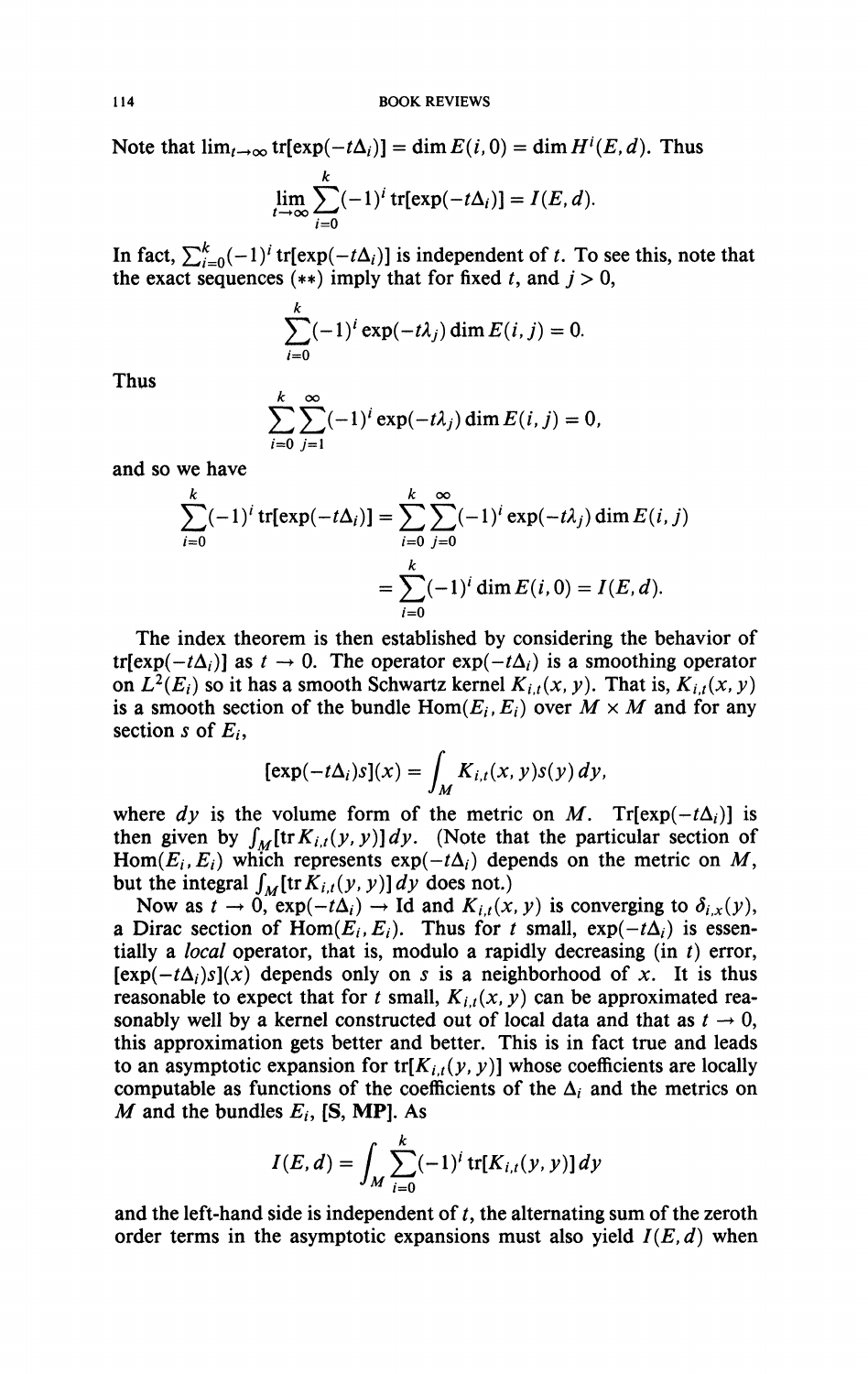integrated over *M*. It was Gilkey [G2] and Patodi [Pt] who showed, using invariant theory, that for the classical complexes this locally constructed differential form represents the de Rham cohomology class given in the Atiyah-Singer recipe. The proof is then finished by showing that in a suitable sense, namely  $K$ -theory, the classical elliptic complexes generate all the elliptic complexes. (Recently, Getzler [Gz], Bismut [B], Berline and Vergne [BV], and Donnelly [D] have shown how to prove directly that for the classical operators, the integrand in question represents the Atiyah-Singer class.)

The book of Moore and Schochet is an exposition of the work of Alain Connes on the extension of index theory to operators defined along the leaves of a foliated manifold. Connes' proof of course uses the heat equation method.

Let *F* be a *p* dimensional foliation of an *m* dimensional compact Riemannian manifold *M* and, for simplicity, assume that *M* and *F* are oriented. *F* is a partition of *M* into *p* dimensional submanifolds (called the leaves of  $F$ ) which locally looks like a family of parallel  $p$  planes in *R m .* Globally the behavior of the leaves can be quite complicated and in general they are not compact submanifolds. As above, let  $(E, d)$  be a differential complex over  $M$ . The  $d_i$  are now required to differentiate only in directions tangent to the leaves and the restriction of the complex to each leaf is required to be elliptic. Let L be a leaf of F and  $\Delta_{i,L}$ the /th Laplacian of the complex restricted to *L.* As *L* is not necessarily compact, we cannot conclude that  $\ker(\Delta_{i,L})$  is finite dimensional, nor that  $\Delta_{i,L}$  has discrete spectrum. However, it is still possible to prove an index theorem using the heat equation method. The operator  $\exp(-t\Delta_{i,l})$ is still defined (by the spectral mapping theorem) and it has a smooth Schwartz kernel, denoted  $K_{i,t,L}(x, y)$ , with respect to the volume form  $dy$ induced on *L* by the metric on *M*. As  $t \to 0$ ,  $\text{tr}[K_{i,t,L}(y, y)]$  still has an asymptotic expansion whose coefficients are locally computable and are the same as in the classical case. At  $t \to \infty$ ,  $\exp(-t\Delta_{i,L})$  converges to  $P_{i,L}$  the projection onto ker( $\Delta_{i,L}$ ) and  $P_{i,L}$  has a smooth Schwartz kernel, denoted  $P_{i,L}(x, y)$ .

To state Connes' index theorem we now need some way to amalgamate the information on individual leaves. This is where invariant transverse measures enter the picture. Simply put, a transverse measure *du* on *M*  assigns a measure to each  $m - p$  dimensional submanifold of M which is transverse to the leaves of  $F$ . To say that the transverse measure is invariant means that the measure assigned to a transverse submanifold remains unchanged if the submanifold is deformed by a shear along the leaves of *F.* 

Now each leaf *L* has the volume form *dy* induced by the metric on *M*. This leafwise measure combined with the transverse measure produces a measure *dy du* on *M*. Define the Connes' index of *(E, d)* by

$$
I_C(E,d) = \int_M \sum_{i=0}^k (-1)^i \, tr[P_{i,L}(y, y)] \, dy \, du.
$$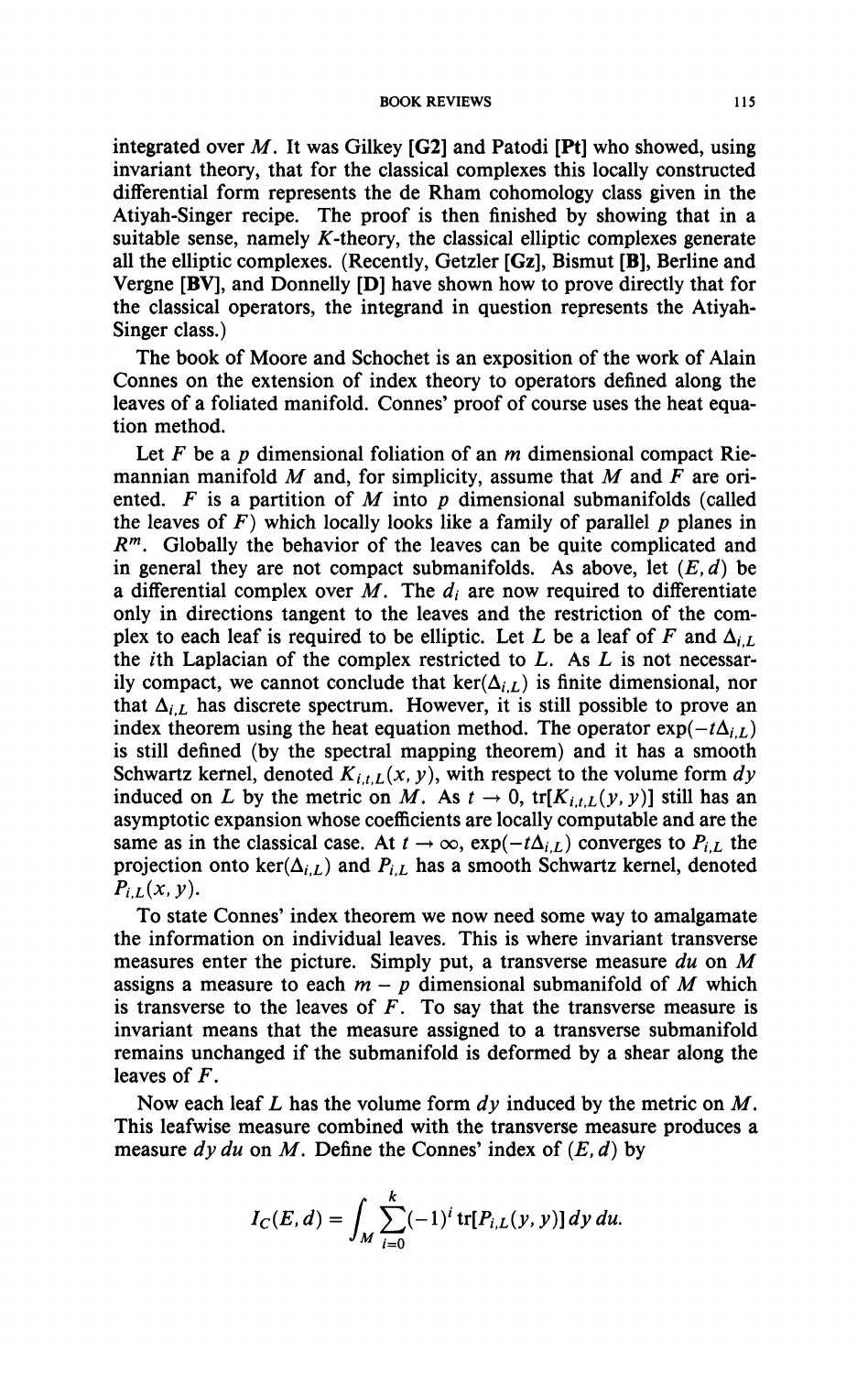The Connes' index theorem then states that

$$
I_C(E,d) = \int_M \psi^{-1}[\text{ch}(E)] \cdot \text{td}(F) du
$$

where  $td(F)$  is the Todd class of the tangent bundle TF of F,  $ch(E)$  is the Chern character of a virtual bundle over *TF* constructed out of *(E, d),* and  $\psi: H^*(M, R) \to H^*(TF, R)$  is the Thom isomorphism. To evaluate this integral, let w be a differential form on M representing  $\psi^{-1}[\text{ch}(E)] \cdot \text{td}(F)$ , and let  $w_p$  be its  $p$  dimensional part. As the leaves of  $F$  are oriented, we may view *wp* as a measure on each leaf. Combine this measure with *du*  to obtain a measure on *M.* Integrate this measure.

In outline, the proof of the theorem is essentially the same as in the classical case. One shows that

$$
\int_M \sum_{i=0}^k (-1)^i \, tr[K_{i,t,L}(y, y)] \, dy \, du,
$$

is independent of t, that its limit as  $t \to \infty$  is  $I_C(E,d)$ , and its limit as  $t \to 0$  is  $\int_M \psi^{-1}[\text{ch}(E)] \cdot \text{td}(F) du$ .

Of course, there are a number of rather deep technical difficulties to be overcome. The quest for the proof leads through functional analysis, *C\**  and von Neumann algebras, topological groupoids, characteristic classes and  $K$ -theory along a foliation, and the theory of pseudodifferential operators. It is a long but very rewarding journey and Moore and Schochet have performed a valuable service in putting all this material in one place in an easily readable form. As their approach is quite general (some may feel that it is too general in spots) the book contains a wealth of information. It is not for those who wish an overview of the index theorem on foliated manifolds. However, for those wishing a comprehensive proof of Alain Connes' beautiful theorem, this book is indispensible. (For those who are already familiar with the material necessary to understand the statement of Connes' theorem, [R2] provides a short proof.)

## **REFERENCES**

**[ABP] M. F. Atiyah, R. Bott, and V. K. Patodi,** *On the heat equation and the index theorem,* **Invent. Math. 19 (1973), 279-330.** 

**[AS] M. F. Atiyah and I. M. Singer,** *The index of elliptic operators.* **I, Ann. of Math. (2) 87(1968), 484-530.** 

**[BV] N. Berline and M. Vergne,** *A proof of Bismut local index theorem for a family of Dirac operators,* **Topology 26 (1987), 435-464.** 

**[B] J. M. Bismut,** *The Atiyah-Singer index theorem for families of Dirac operators: two heat equation proofs,* **Invent. Math. 83 (1986), 91-151.** 

**[D] H. Donnelly,** *Local index theorem for families,* **Michigan Math. J. 35 (1988), 11-20.** 

**[Gz] E. Getzler,** *A short proof of the local Atiyah-Singer index theorem,* **Topology 25 ( 1986), 111-117.** 

**[Gl] P. B. Gilkey,** *Invariance theory, the heat equation, and the Atiyah-Singer index theorem,* **Publish or Perish, Inc., 1984.** 

[G2] \_\_\_, *Curvature and the eigenvalues of the Laplacian for elliptic complexes,* Adv. in **Math. 10 (1973), 344-381.** 

**[HL] J. L. Heitsch and C. Lazarov,** *A Lefschetz theorem for foliated manifolds,* **preprint.** 

**[MP] S. Minakshisundaram and A. Pleijel,** *Some properties of the eigenfunctions of the Laplace operator on Riemannian manifolds,* **Canad. J. Math. 1 (1949), 242-256.**